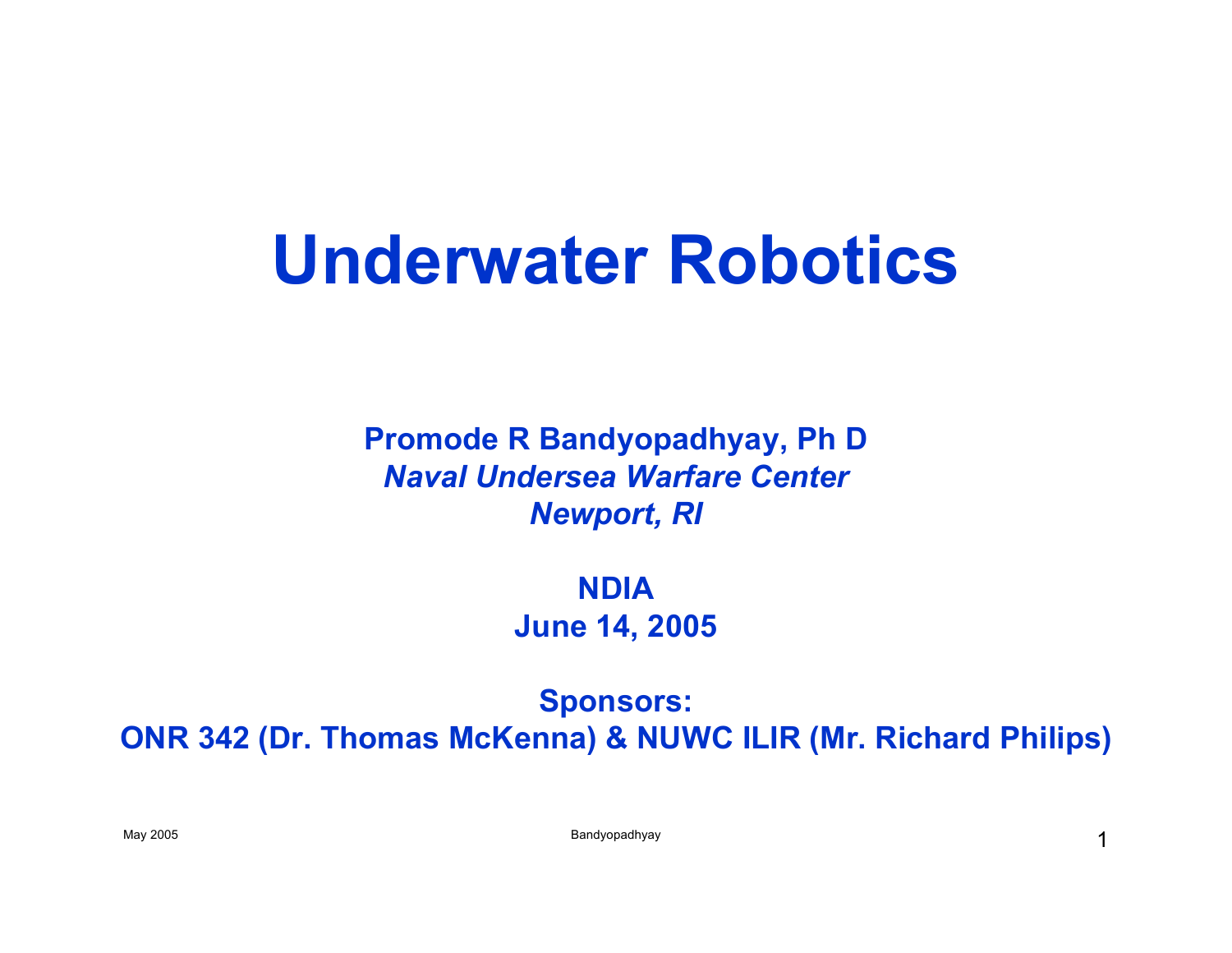#### **Team**

- $\bullet$ **Dr. Alberico Menozzi (Control)**
- $\bullet$ **Mr. Henry Leinhos (Control)**
- $\bullet$ **Mr. Jason Gaudette (Control)**
- $\bullet$ **Mr. Albert Fredette (EE)**
- $\bullet$ **Professor Anuradha Annaswamy (MIT: Theo Control)**
- $\bullet$ **Dr. David Beal (Hydro)**
- $\bullet$ **Mr. William Nedderman (Design)**
- $\bullet$ **Dr. Stephen Forsythe (Sonar)**
- $\bullet$ **Mr. Thomas Fulton (MARV & Sonar)**
- $\bullet$ **Walter Boober (Noise)**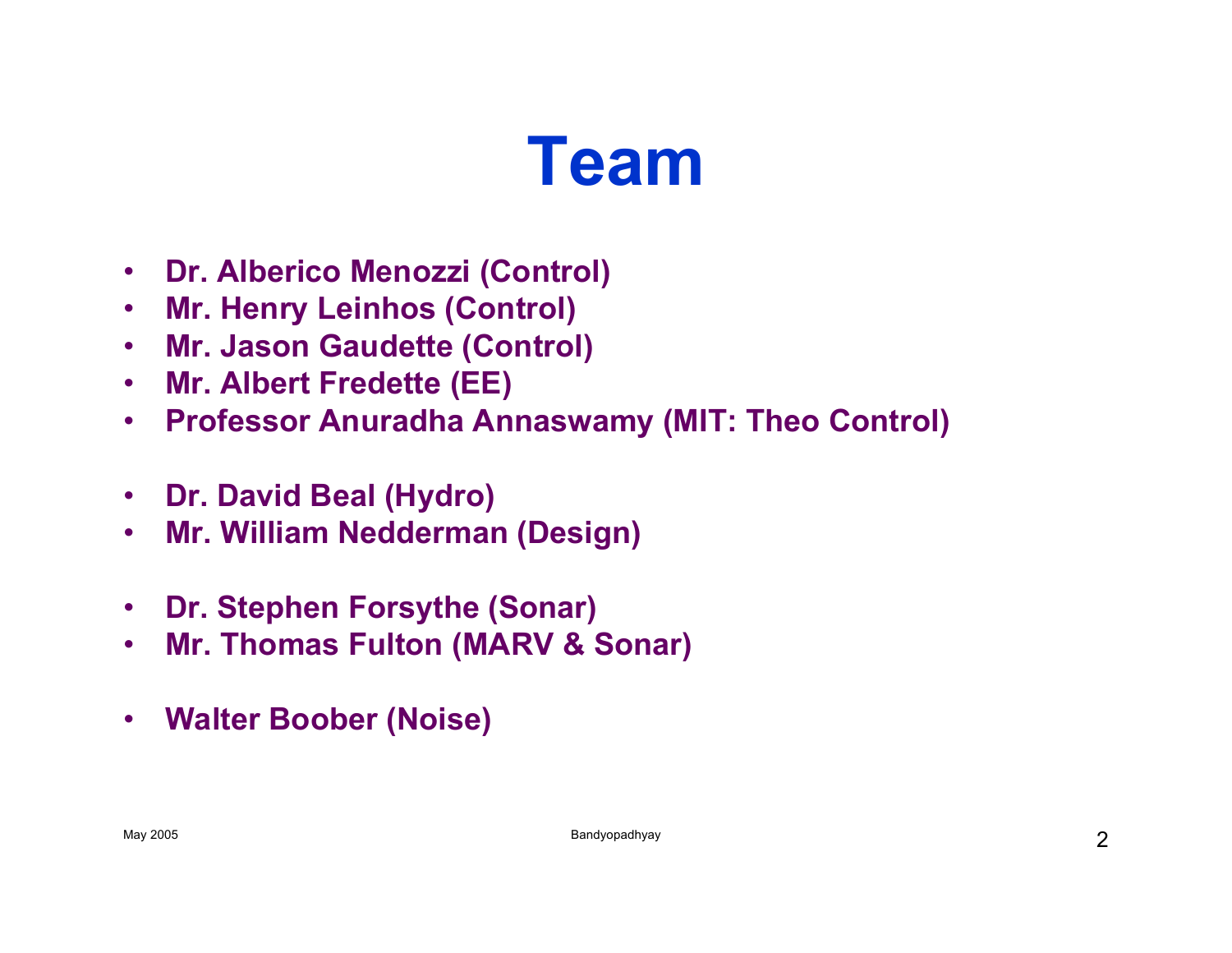#### **Maneuvering in Nature & in Engineering**



May 2005 **narrowing** Bandyopadhyay • **In turning radius, nature is still ahead of engineering although the gap is**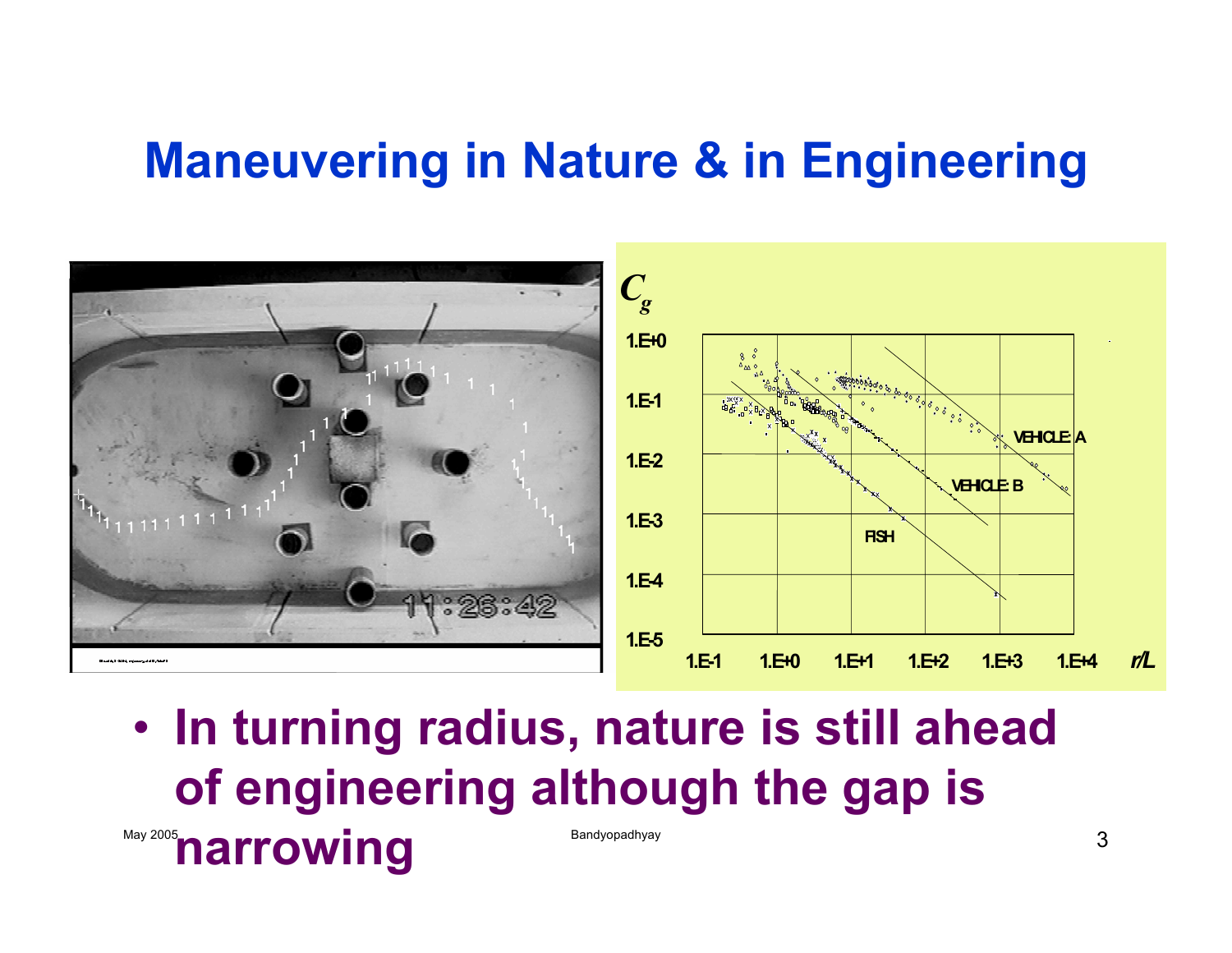#### **Nature & Man Made**

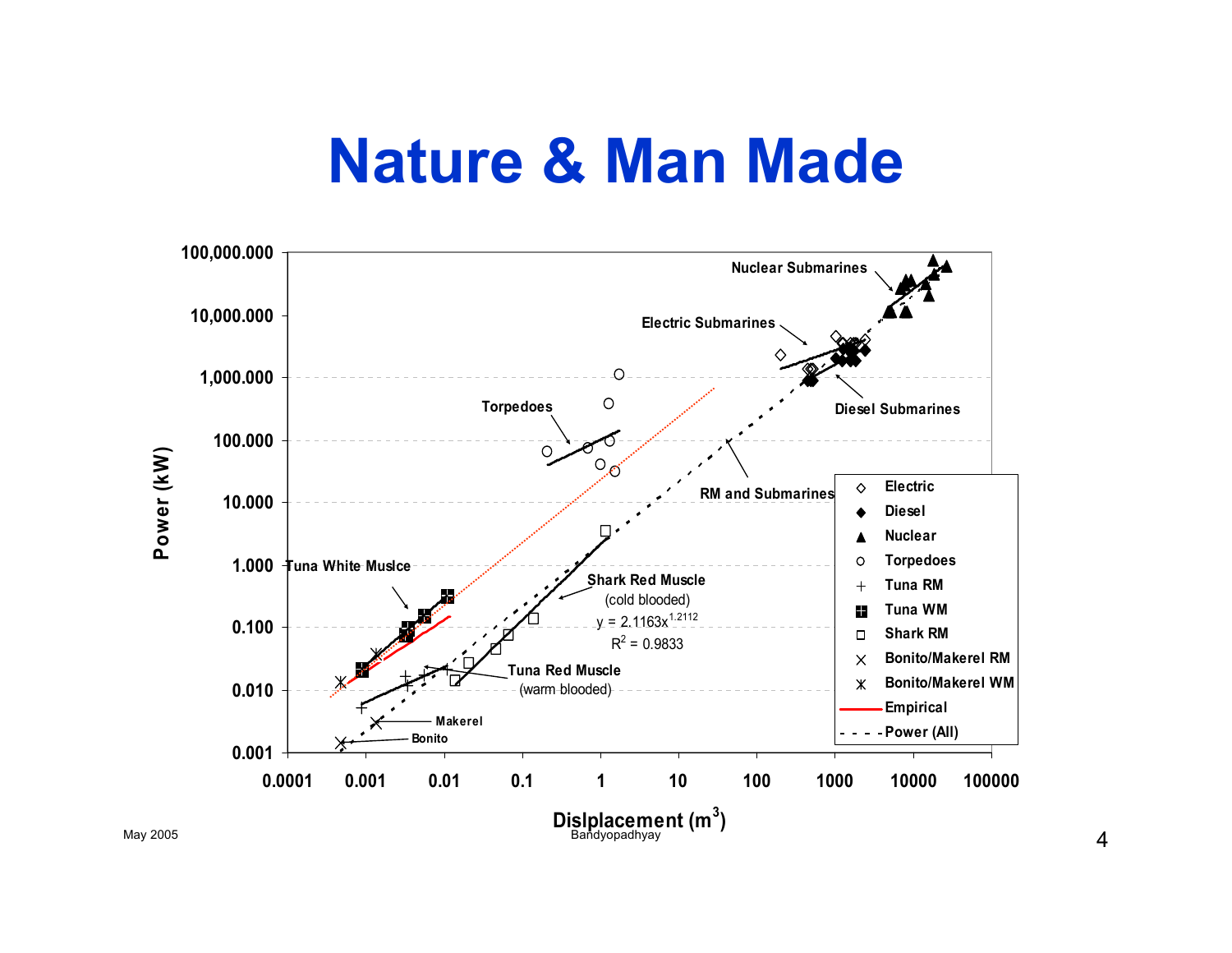## **Nature and Man Made**

- **There is convergence in cruise**
- **But, Nature is still ahead in Maneuvering**

• **What science principle is behind nature's superiority that engineering has not implemented?**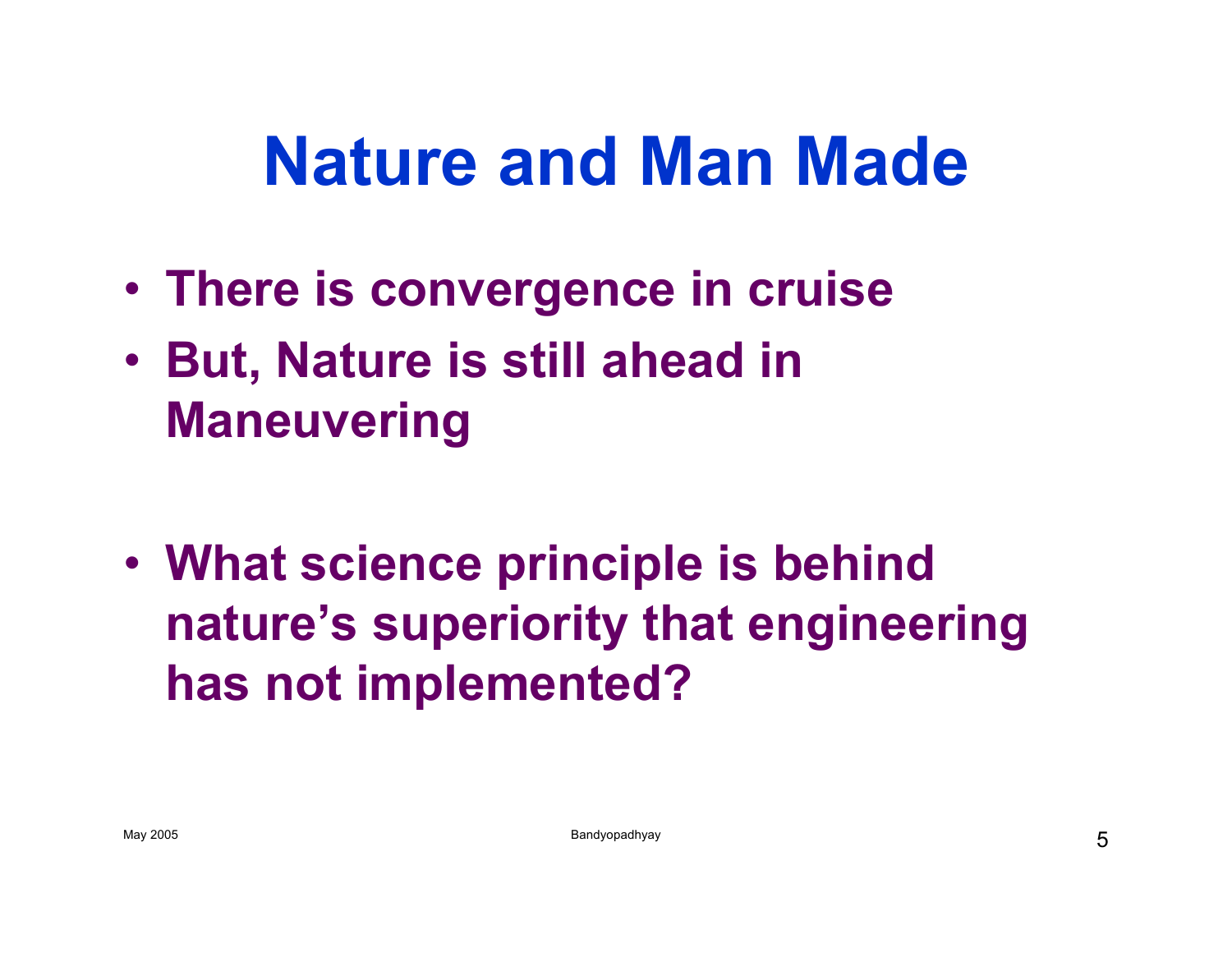## **High-Lift Principle**

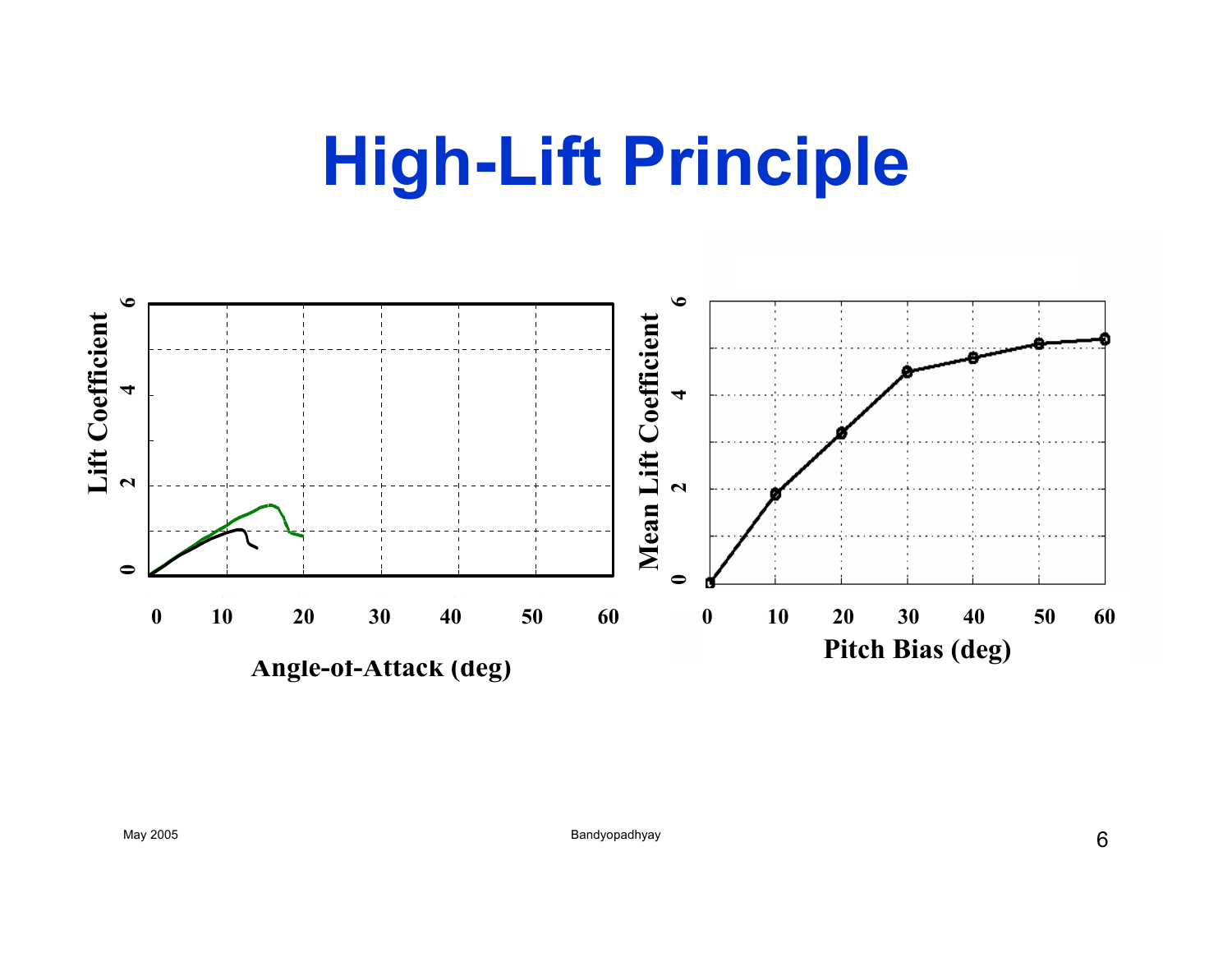## **The Proposed Vehicle**



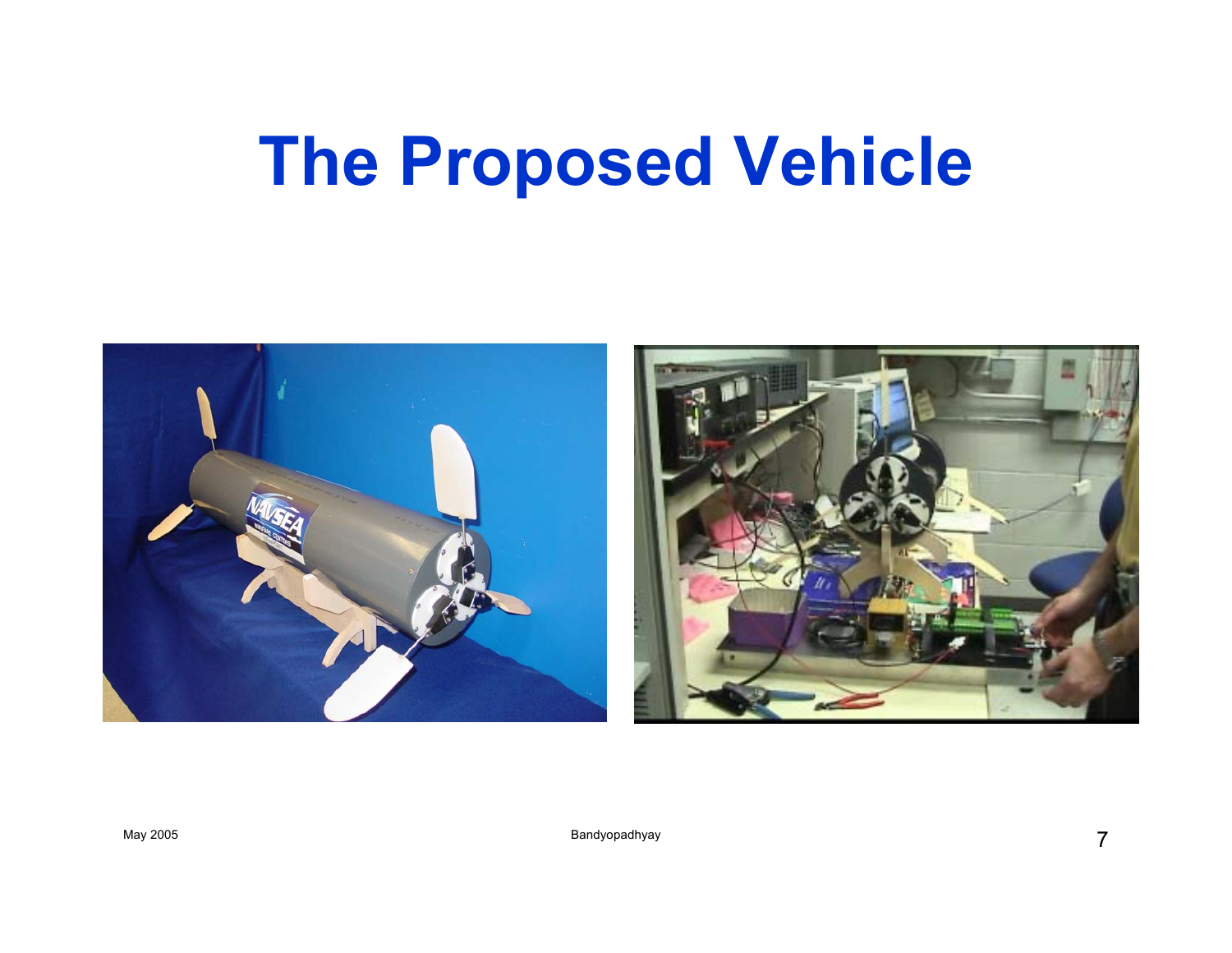#### **Actuator Power Saving Over Cross Tunnel Thrusters**



- **For upward translation, 4 foils do the work of 2 CTT @25lbs each**
	-
	- Lift-based (8" span):

 **Lift-based (12" span): 440W Foils vs. 1078W CTT Lift-based (8" span): 540W Foils vs. 1078W CTT**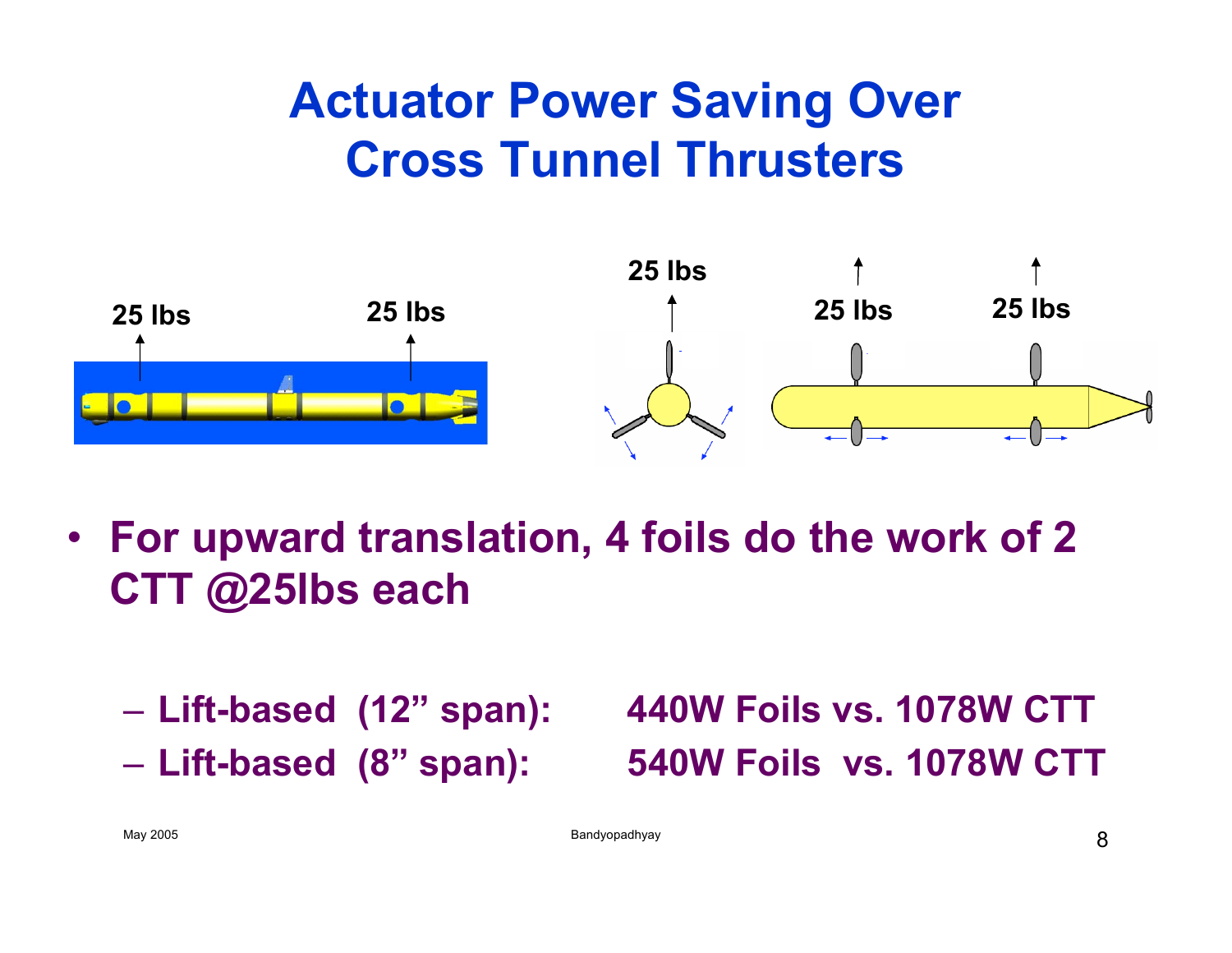#### **NUWC Biorobotic Foils Have the Best Power Saving Performance Over CTT & Nektors**

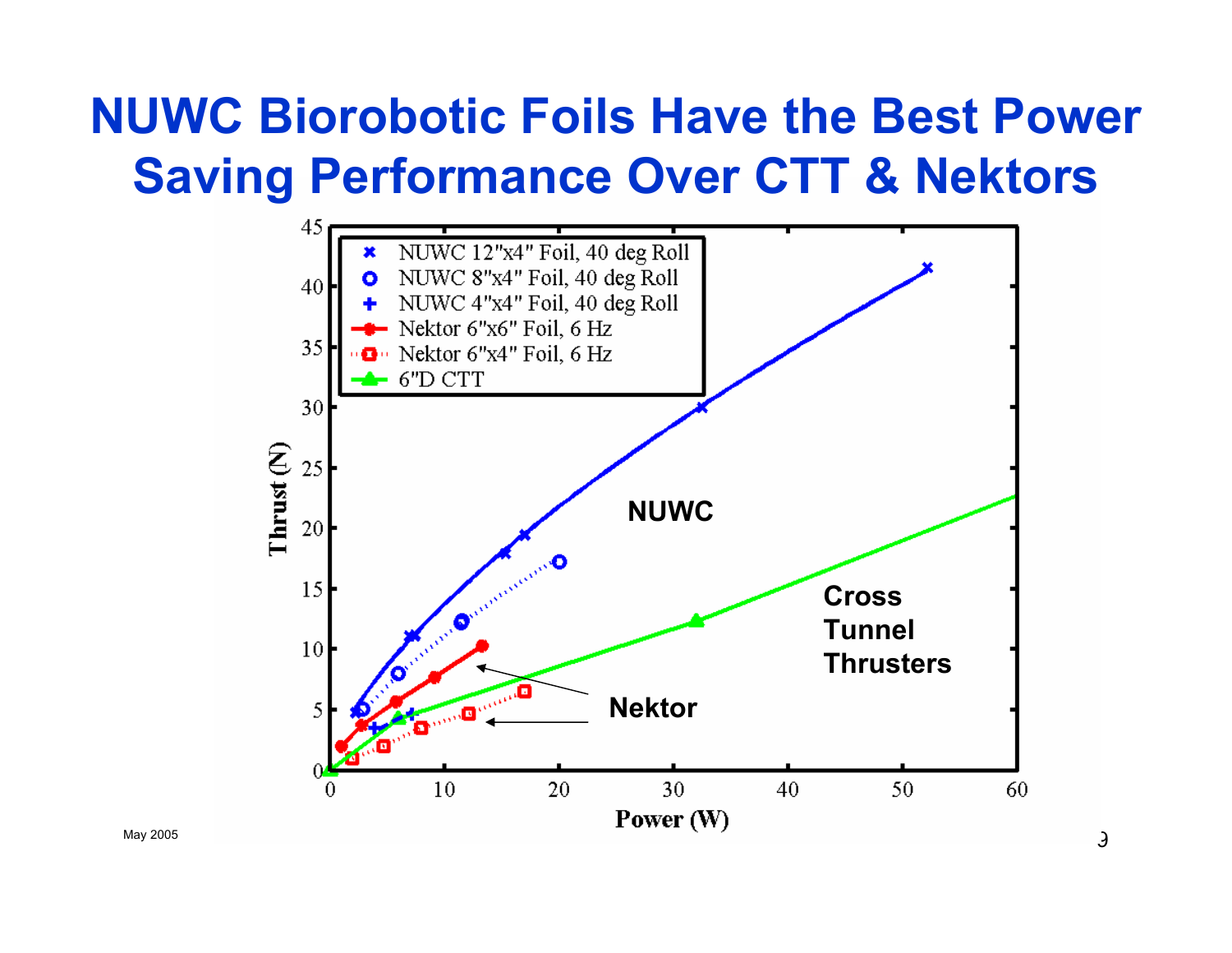#### **NUWC Foils are more efficient and more scalable over Nektors**

**Example for 420 N/m^2 Thrust, the hydro power used by 6" x 6" Nektor is: 50% greater compared to NUWC 12" foil 100% greater compared to NUWC 8" foil, and 200% greater compared to NUWC 4" foil**

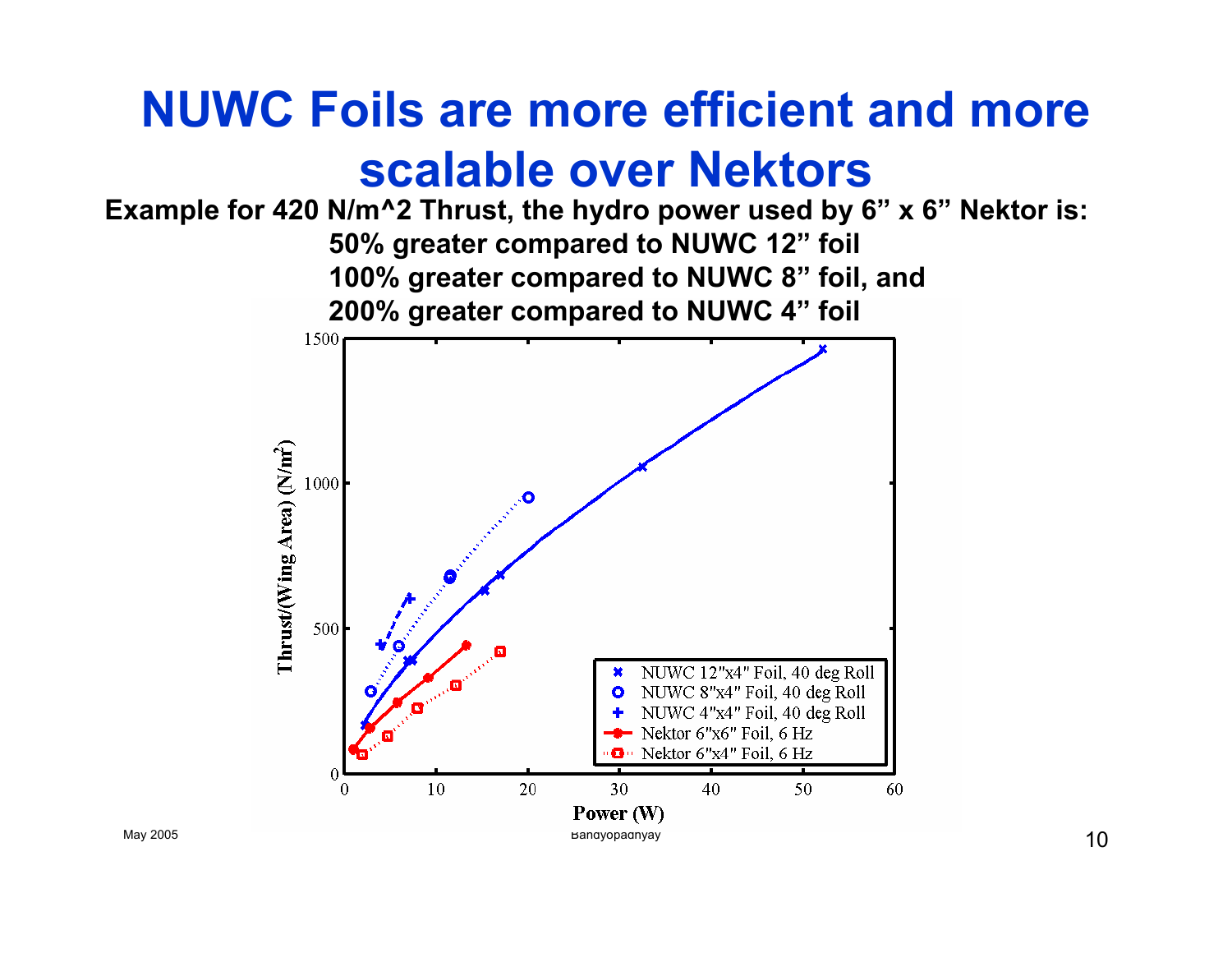#### **Swimming in Acoustic Test Facility**

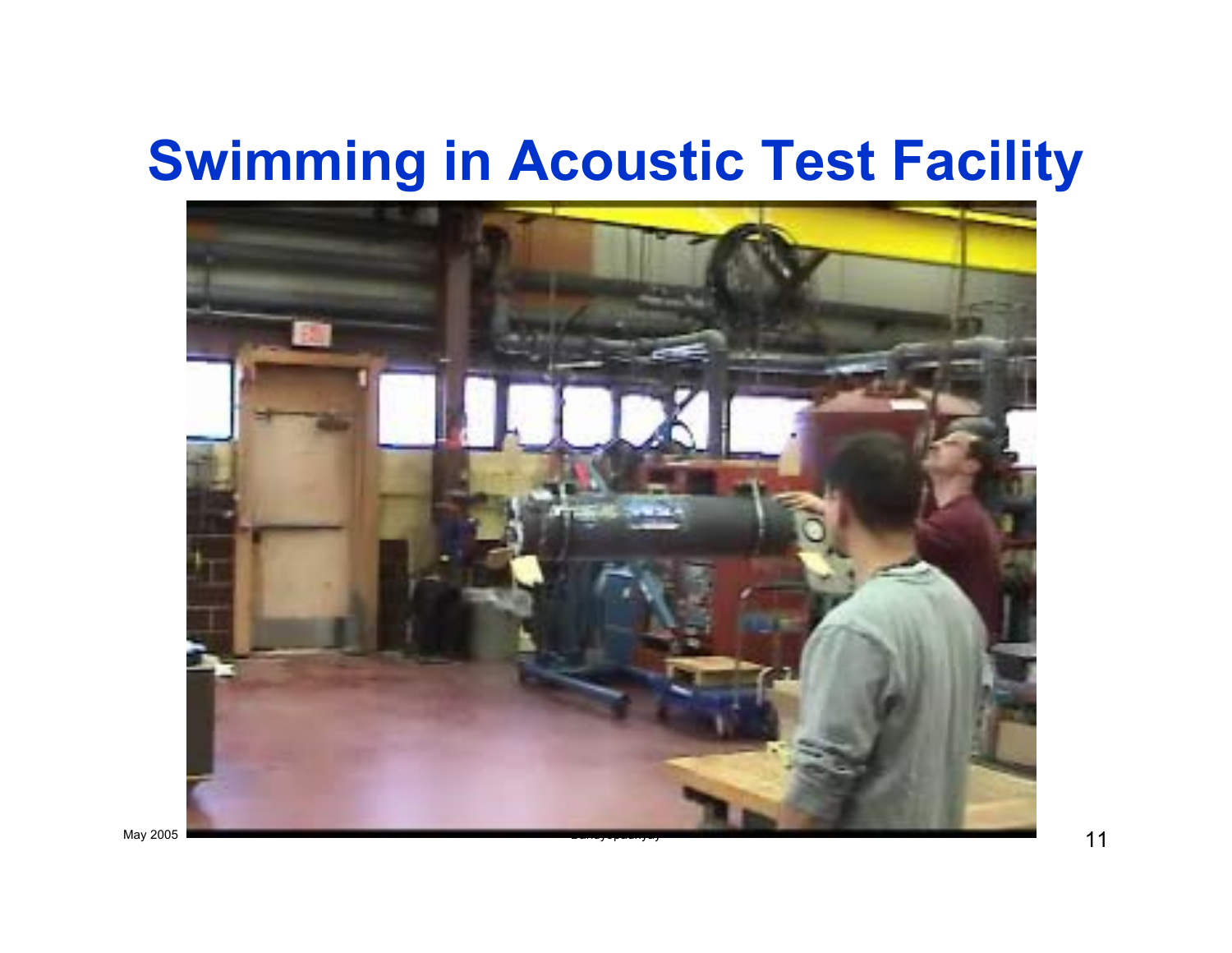## **Low Speed Maneuvering**







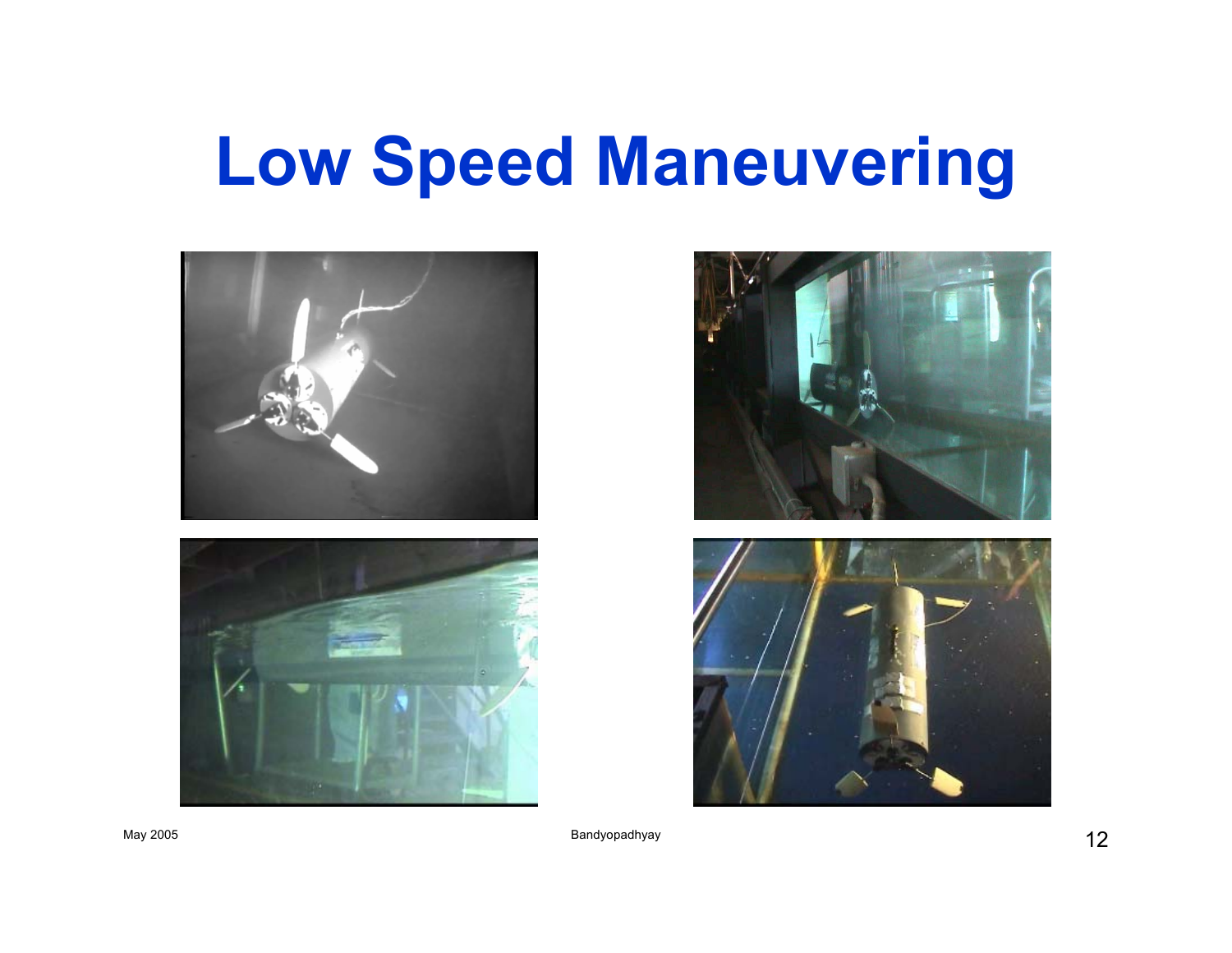## **Low Speed Maneuvering**







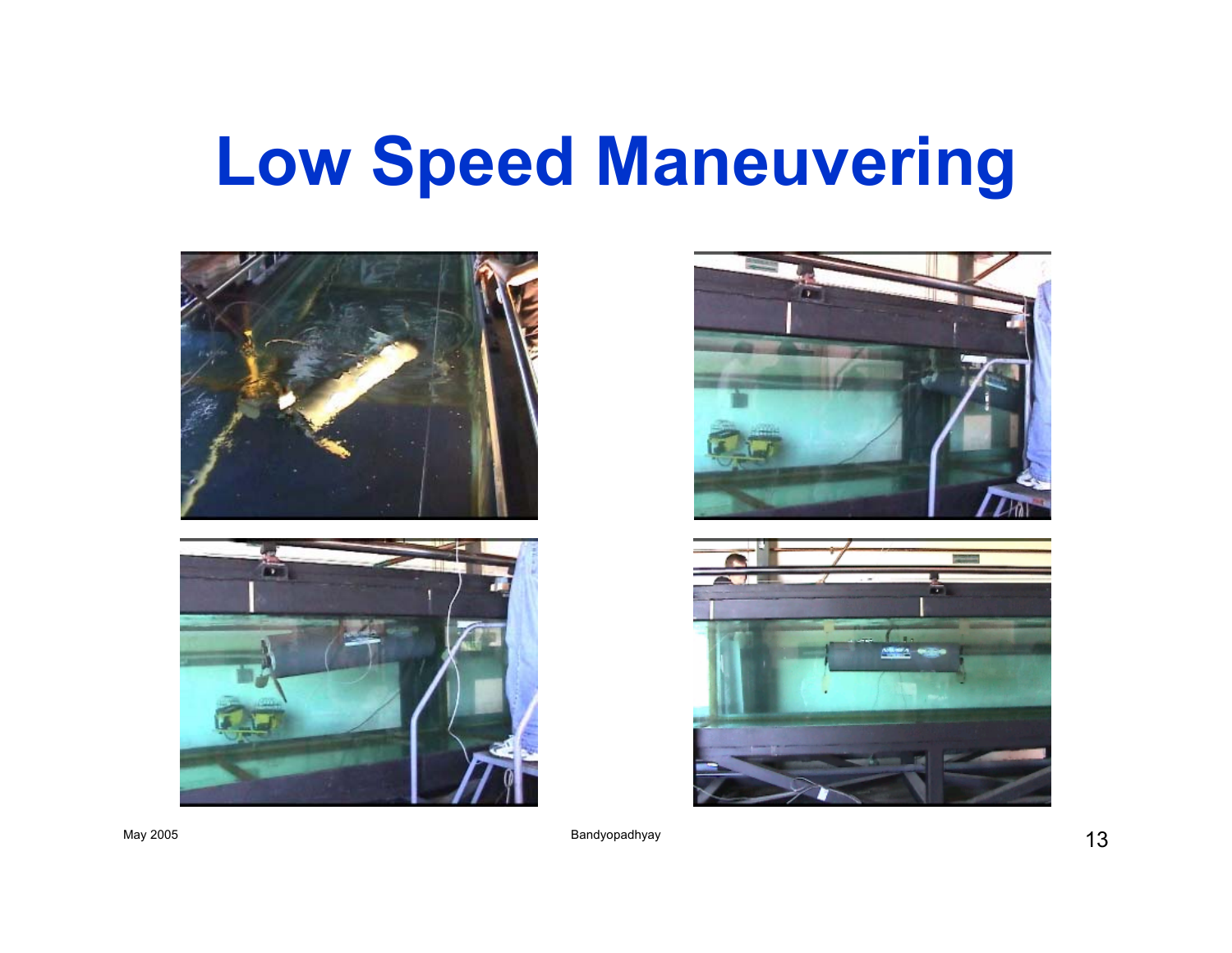## **Low Speed Maneuvering**





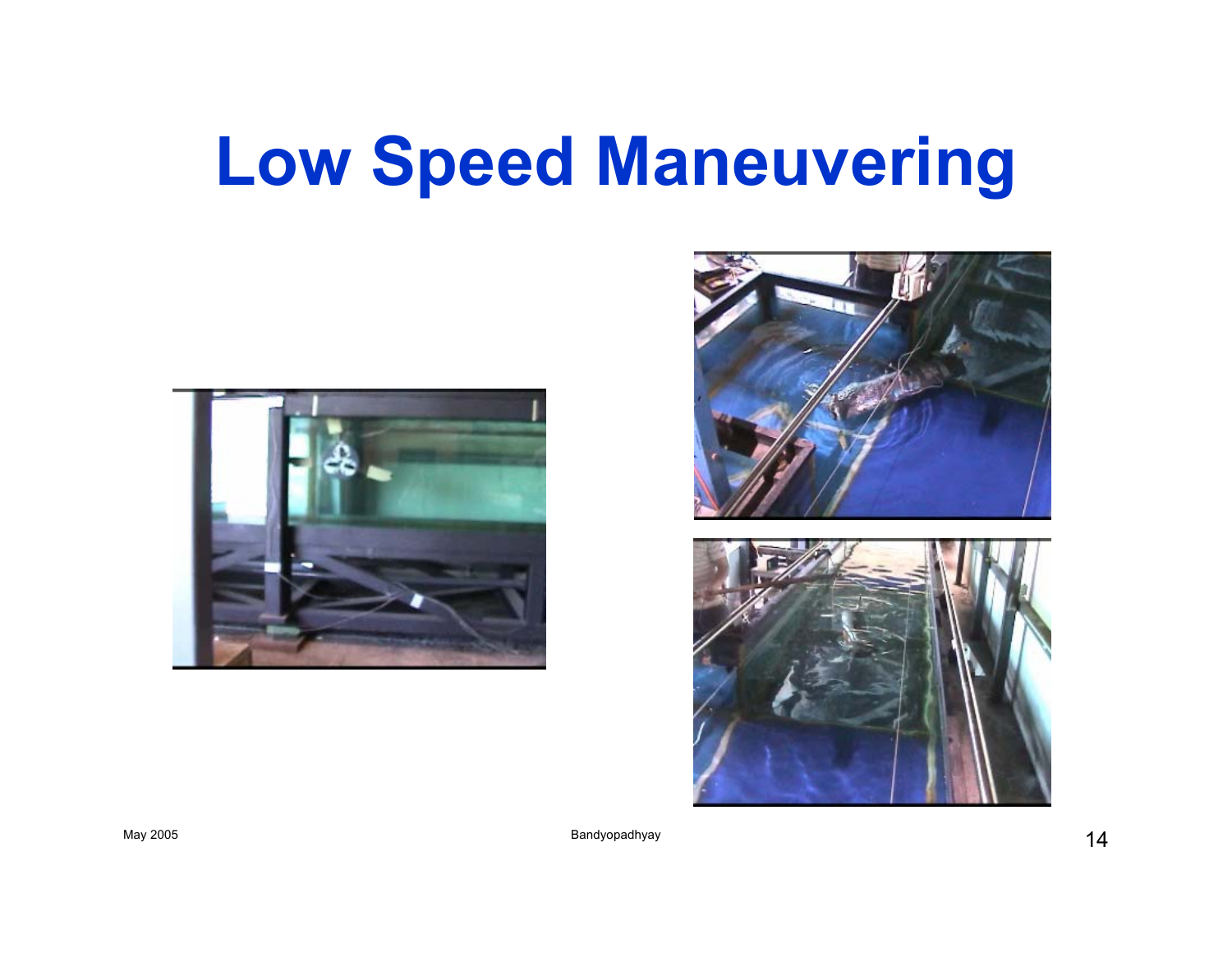#### **Subneuron: A Robust Orbit Generator**



Frequency, amplitude, bias, and general shape can be varied through  $\bm s_{0,}$   $\bm s_{1}$  and  $\omega$ 

#### PCB-analog implementation:



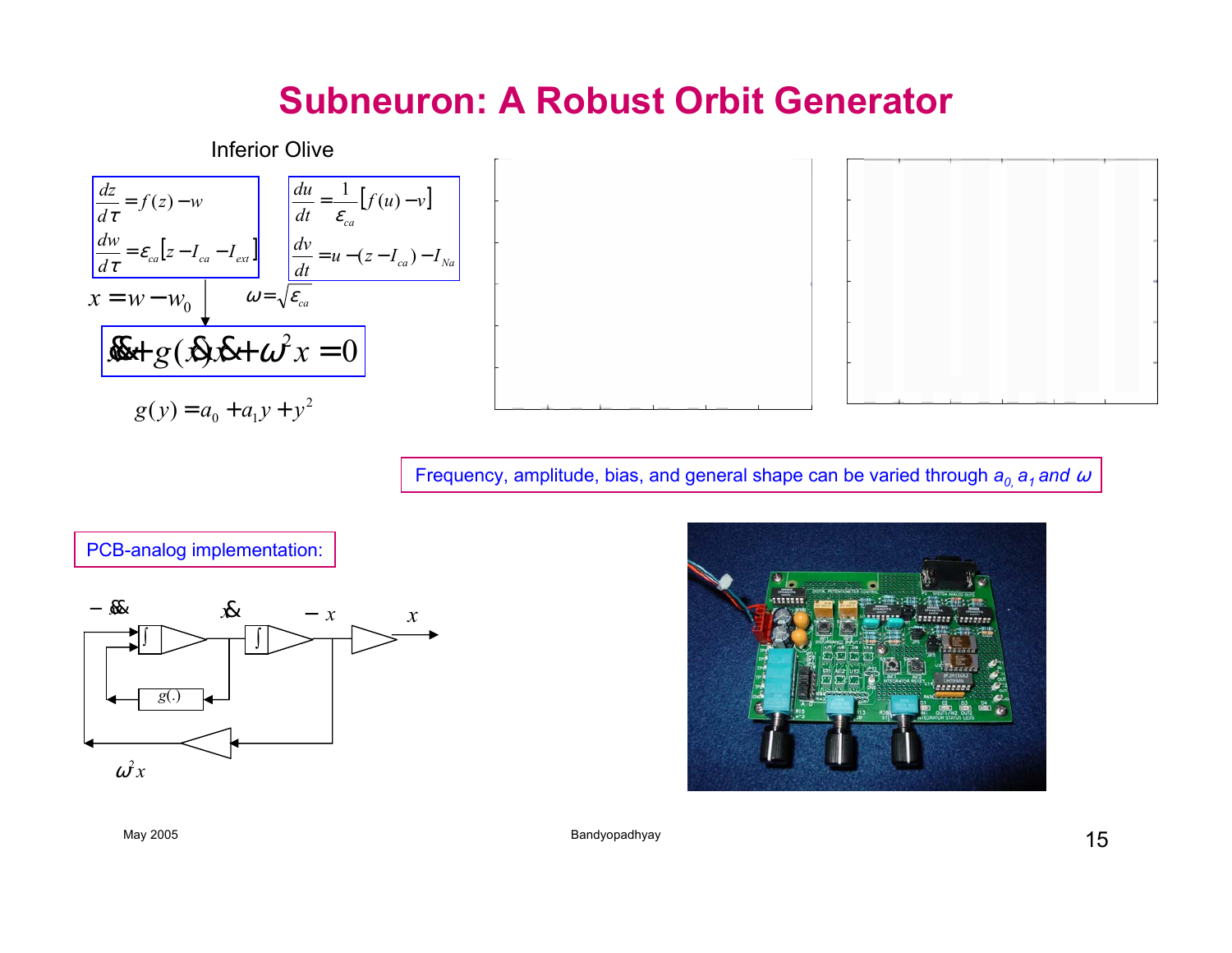## **Local Autonomy of Actuators**



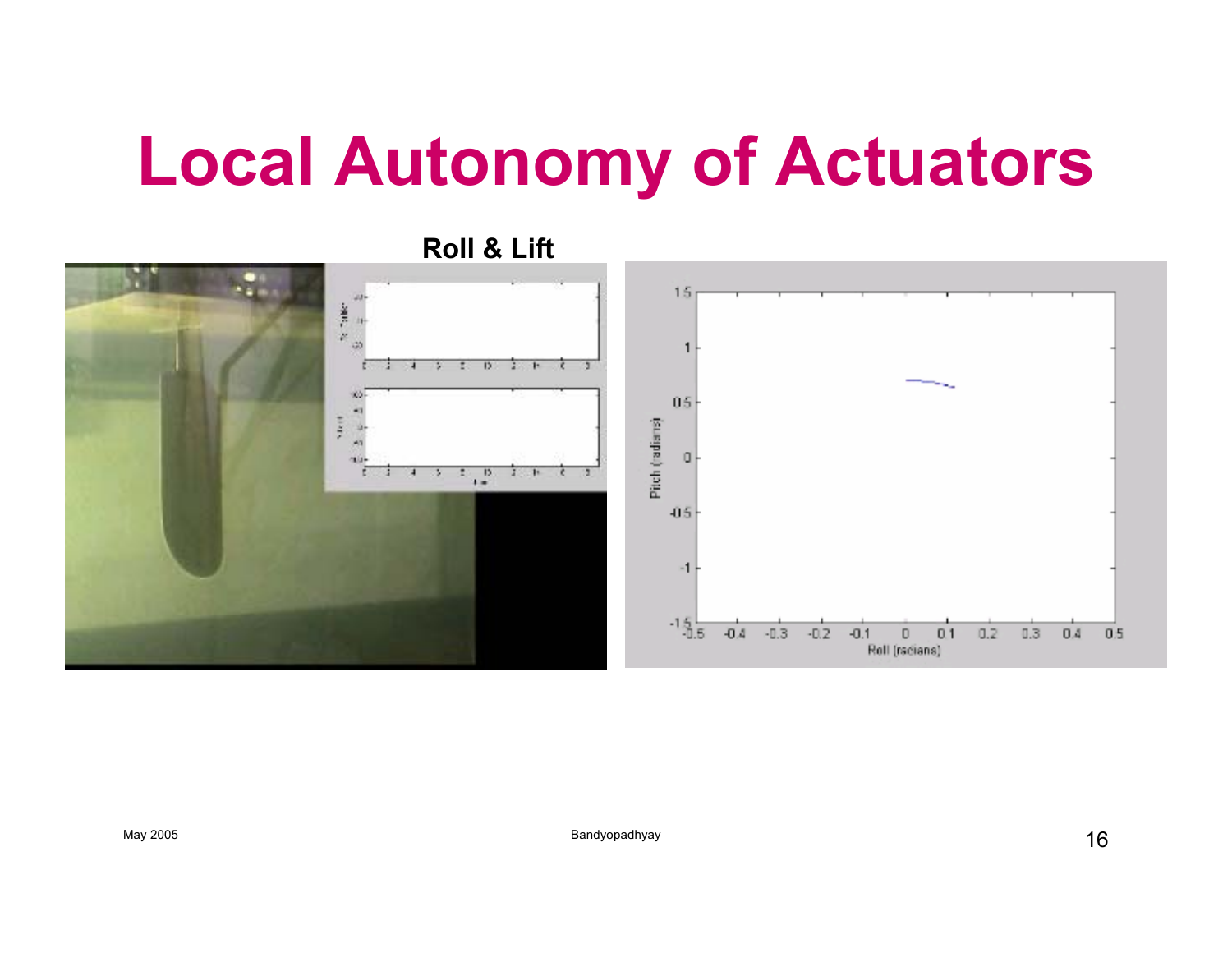# **Sonar: x3 Drop in 10 deg Yaw**

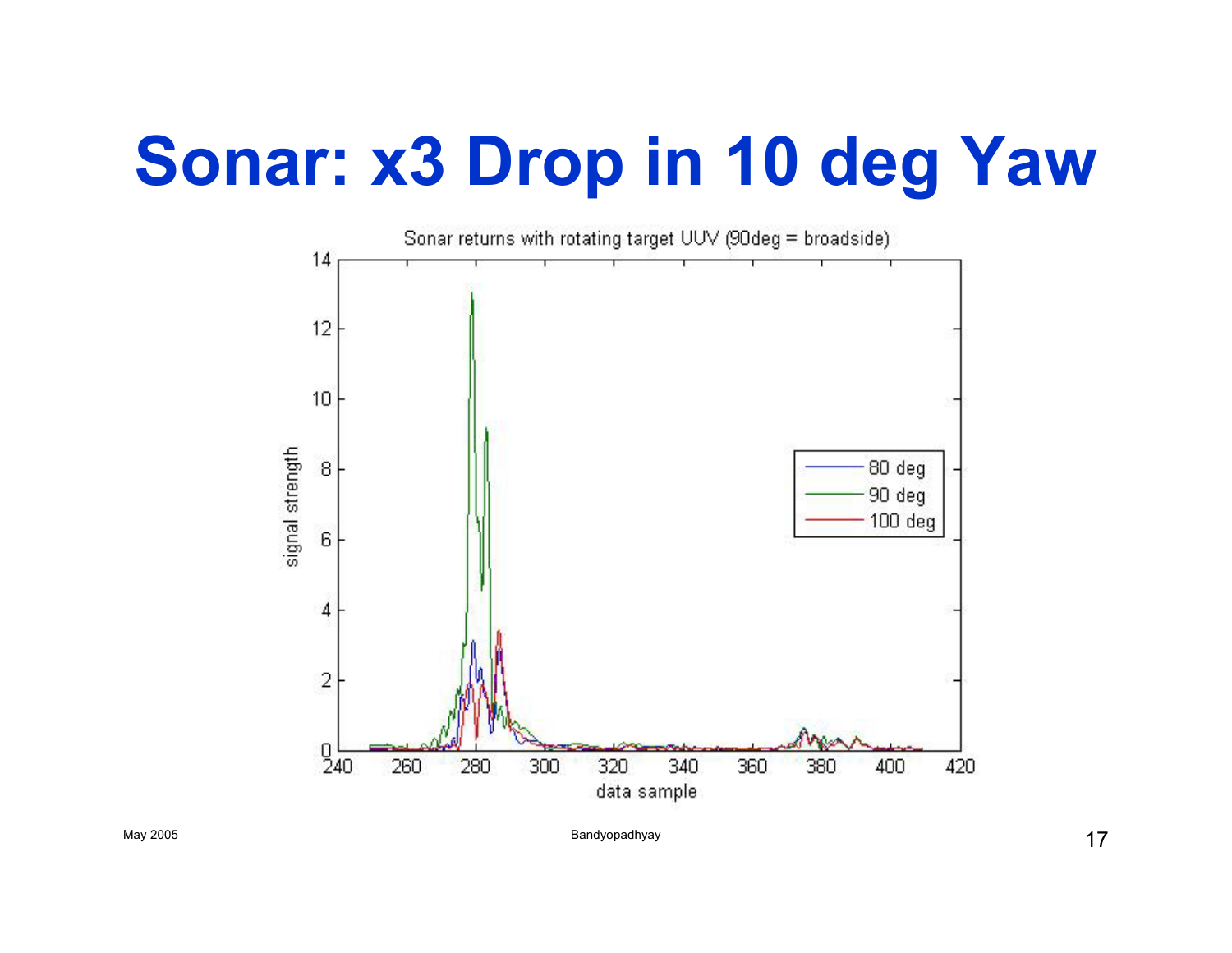#### **Interaural Arrival Times**

**Observe different arrival times between left and right ears, but equal arrival times between top and bottom ears**

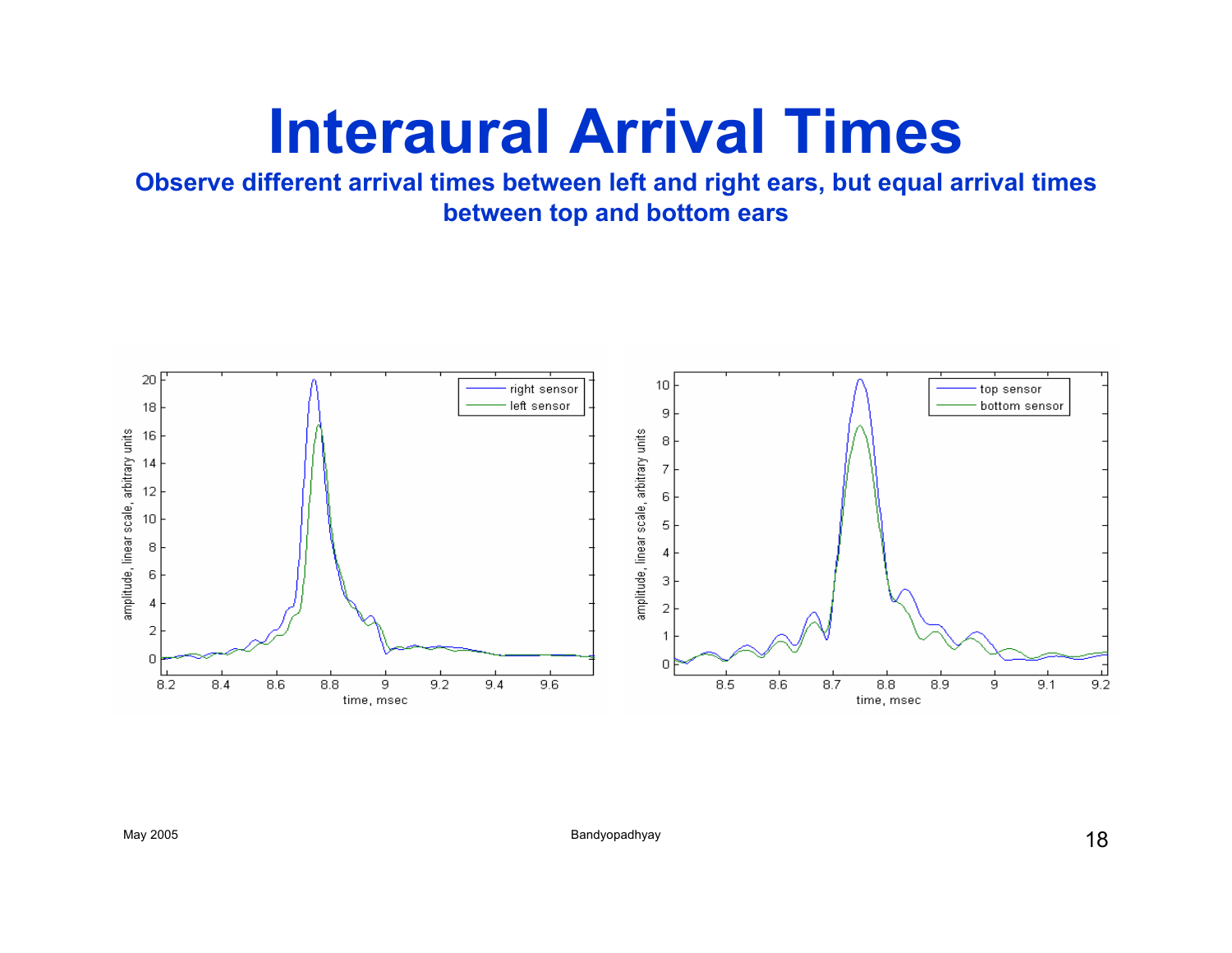

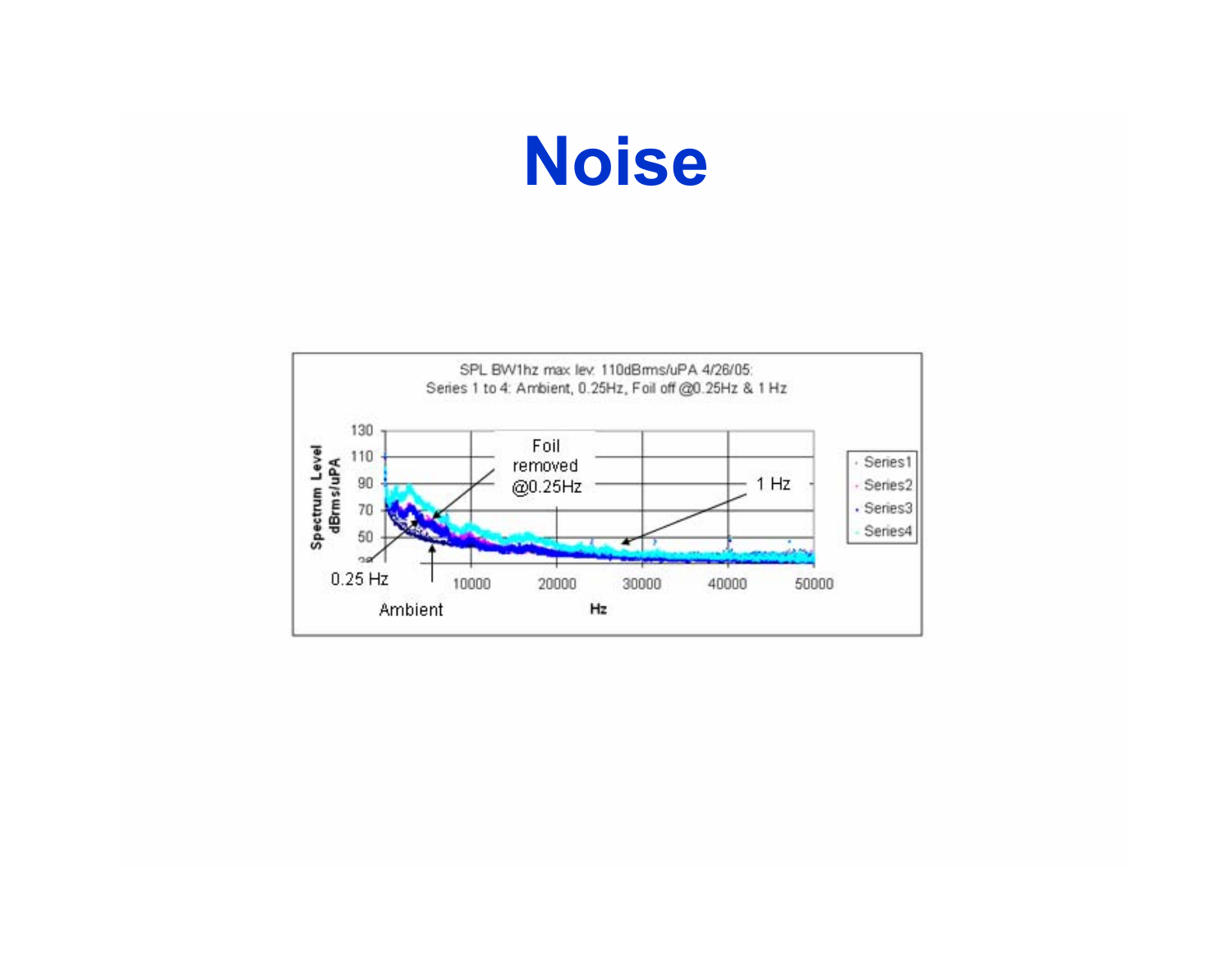#### **Linear Actuation of Foils**